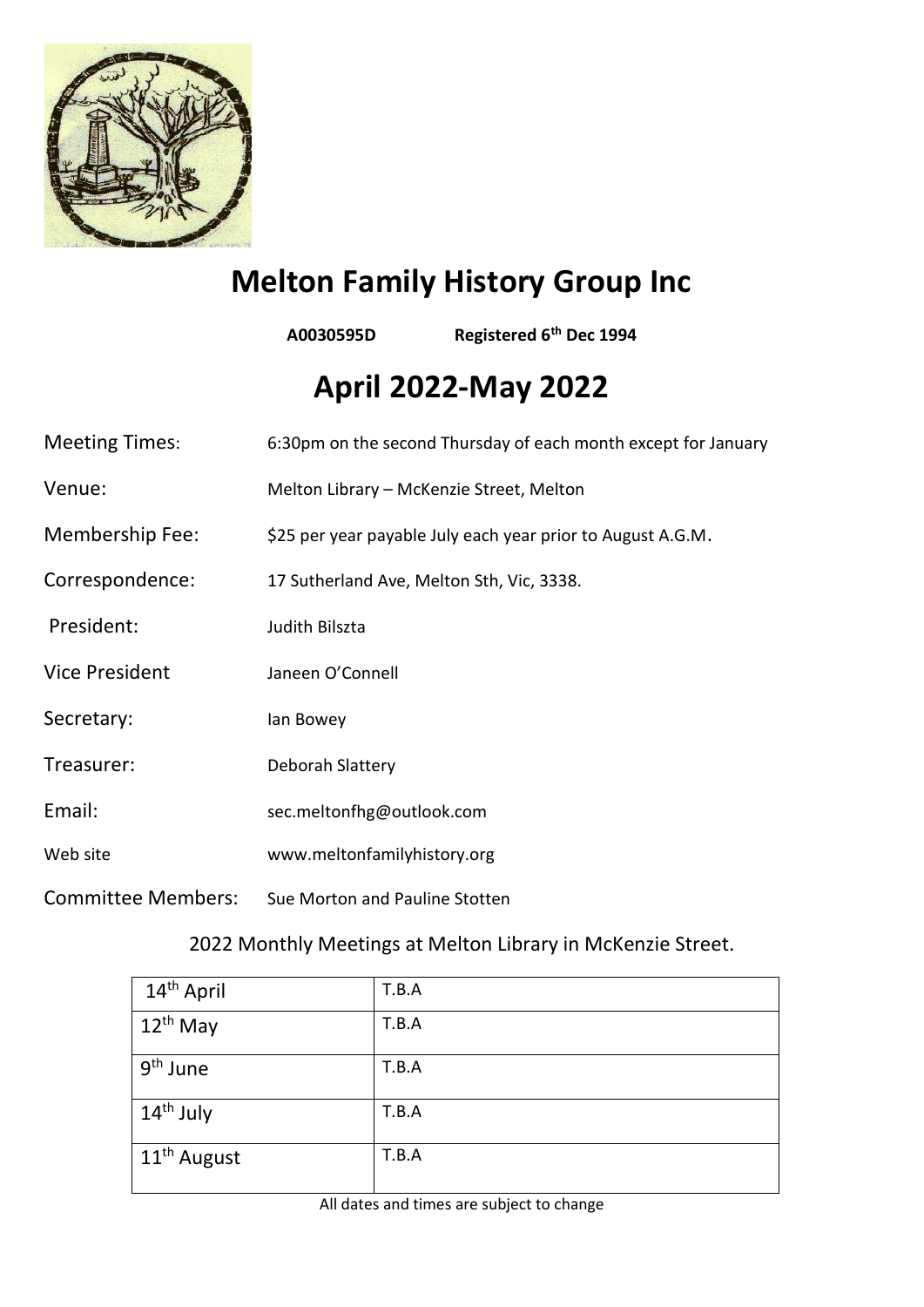### **Update: Regular work:**

With the Melton library still operating at reduced hours, the library generously allowed us to hold our February and March meetings at our normal time of 6:30 pm. Deb and Ian were inducted into the use of library swipe cards to gain access out of hours.

Due to the uncertainties of meetings, it has been decided to postpone any planned guest speakers for the time being.

Attempts are currently being made to organise audio interviews with a number of Melton residents. Please notify me if any member is willing to conduct these audio interviews. Bernie Coburn recently interviewed Barbara Atkin nee Butler. Barbara recounted tales of her times in Exford.

Our current Memorandum of Understanding agreement with the library has been reviewed. A sub-committee and Melton Library's Nicole have discussed amendments to the agreement. The final draft to the agreement was met with approval by both parties, with the agreement formally signed at the Melton Library on the 10<sup>th</sup> of February. Melton Library's Nicole kindly organised a morning tea to celebrate. This gesture was gladly received by all who attended.

A joint venture between the Melton Library and our group involving photograph scanning is being organised for Friday the 29<sup>th</sup> of April between 10:00am and midday. This joint venture is part of this year's Heritage Festival. Patrons are invited to bring along family photographs or photographs of Melton and district. They will then receive high resolution photographs on a U.S.B stick to keep.

With the library opening up again, we have received a number of requests for assistance.

A community help desk was organised for Saturday the 26<sup>th</sup> of March in Bunnings. Many thanks to those who helped. Despite a small amount of interest, we have no new members.

#### **1920s Censuses - Scotland and Ireland**

Following the release of the 1921 census for England and Wales on FindMyPast the census for Scotland will be released on the Scotland's People website 'in the latter half of 2022'. The Irish independence war prevented the census being taken in 1921, so both the Republic and Northern Ireland carried out a census on 18/19 April 1926. The records for Northern Ireland were, apparently, pulped during World War II, but the National Archives of Ireland intends to release the census for the Republic in 1927.

#### **History of Irish census records**

Censuses of population are taken by governments to establish numbers and characteristics of a country's inhabitants. The first full government census of Ireland was taken in 1821 with further censuses at ten-yearly intervals from 1831 through to 1911. No census was taken in 1921, because of the War of Independence. The first census of the population of the Irish Free State was taken in 1926. The censuses from 1851 to 1911 were taken under the supervision of the Registrar General of Births, Deaths and Marriages. The 1926 and all subsequent censuses were taken under the Statistics Act, 1926. The responsibility for taking censuses was transferred from the Registrar General to the newly established Statistics Branch of the Department of Industry and Commerce. The Statistics Branch has since become the Central Statistics Office (http://www.cso.ie/).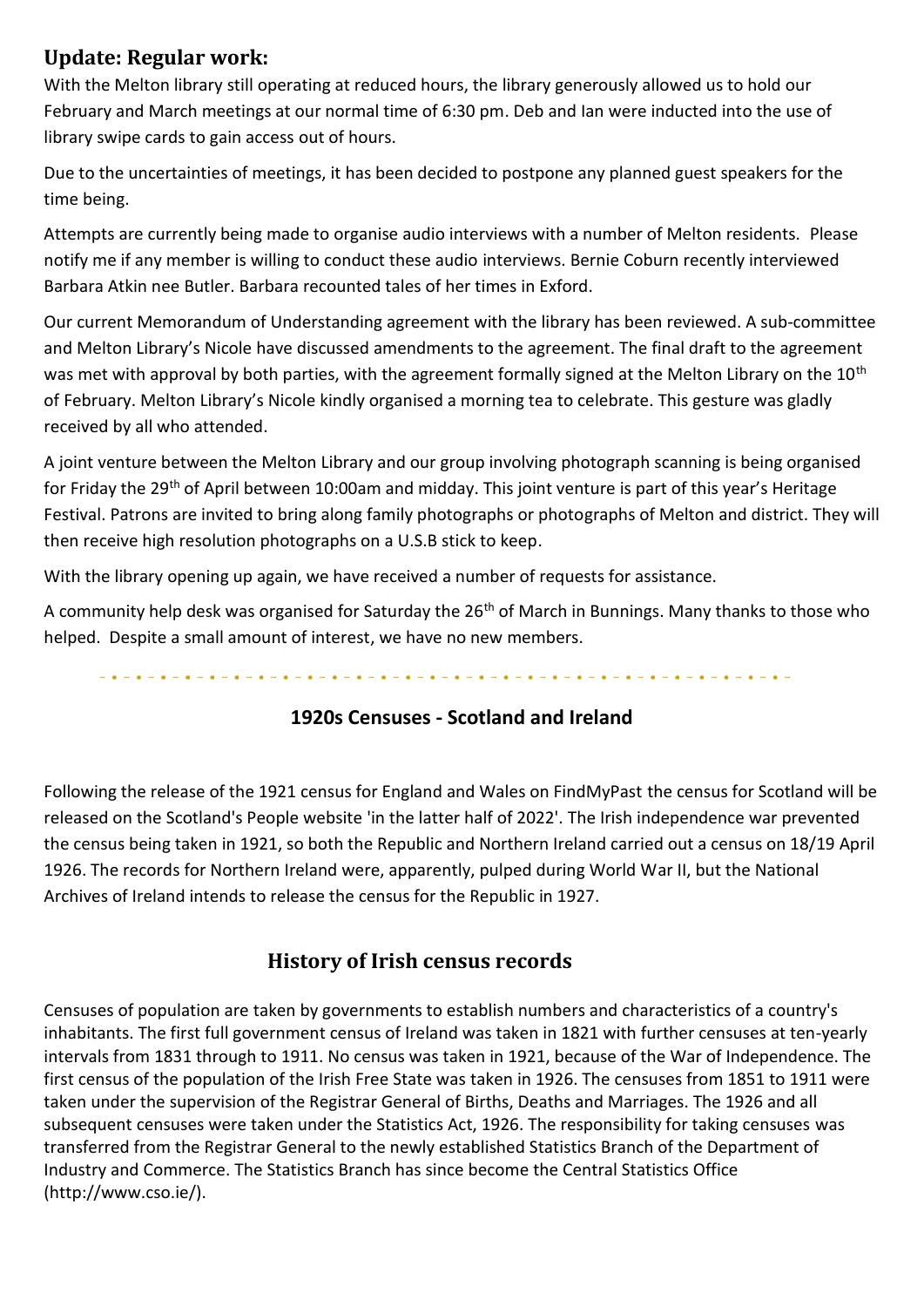To date censuses have been taken in 1926, 1936, 1946, 1951, 1956, 1961, 1966, 1971, 1979 (the census due in 1976 was cancelled as an economy measure), 1981, 1986, 1991, 1996, 2002 and 2006. The returns for 1926 - 1946 and part of those for 1951 are held in the National Archives, but they remain under the control of the Central Statistics Office, to the extent that the staff of the National Archives are not permitted to examine them for any purpose. The more recent returns are still held by the Central Statistics Office. The 1926 Census Returns will be released to public inspection in January 2027.

The original census returns for 1861 and 1871 were destroyed shortly after the censuses were taken. Those for 1881 and 1891 were pulped during the First World War, probably because of the paper shortage. The returns for 1821, 1831, 1841 and 1851 were, apart from a few survivals, notably for a few counties for 1821 and 1831, destroyed in 1922 in the fire at the Public Record Office at the beginning of the Civil War.

*The above articles were taken from the March edition of the Somerset and Dorset Historical Society newsletter and the National Archives of Ireland.*

## *The cotton weaver who became a soldier*



An illustration of Ernest Butterworth, drawn from a photograph. By Sophie Glover.

Ernest Butterworth was born in 1877 to John and Susan Butterworth, the second youngest of seven children. The family lived in Wardle, a village in the Rossendale Valley, near Rochdale. His parents, like many in the area, worked in the cotton mills, his father as a cotton loom jobber (machine supervisor) and his mother a cotton weaver.

Rossendale towns, with a ready supply of fast flowing water, were ideal for cotton spinning and riverside mills were a common feature in the 19th century. At its peak, the area was producing some 68 million pounds (~31 million kilos) of yarn and 210 million yards (~192 million metres) of cloth each year. Ernest was himself a cotton operator by the age of 13. He was working as a stone quarry man by 1901, and the family had moved to Whitworth, a small town situated between Bacup and Rochdale. The 1911 Census records him as having returned to the occupation of cotton weaver, living in accommodation with only two rooms in the nearby village of Shawforth with a wife, Isabella, and five children. They would go on to have eight children in total.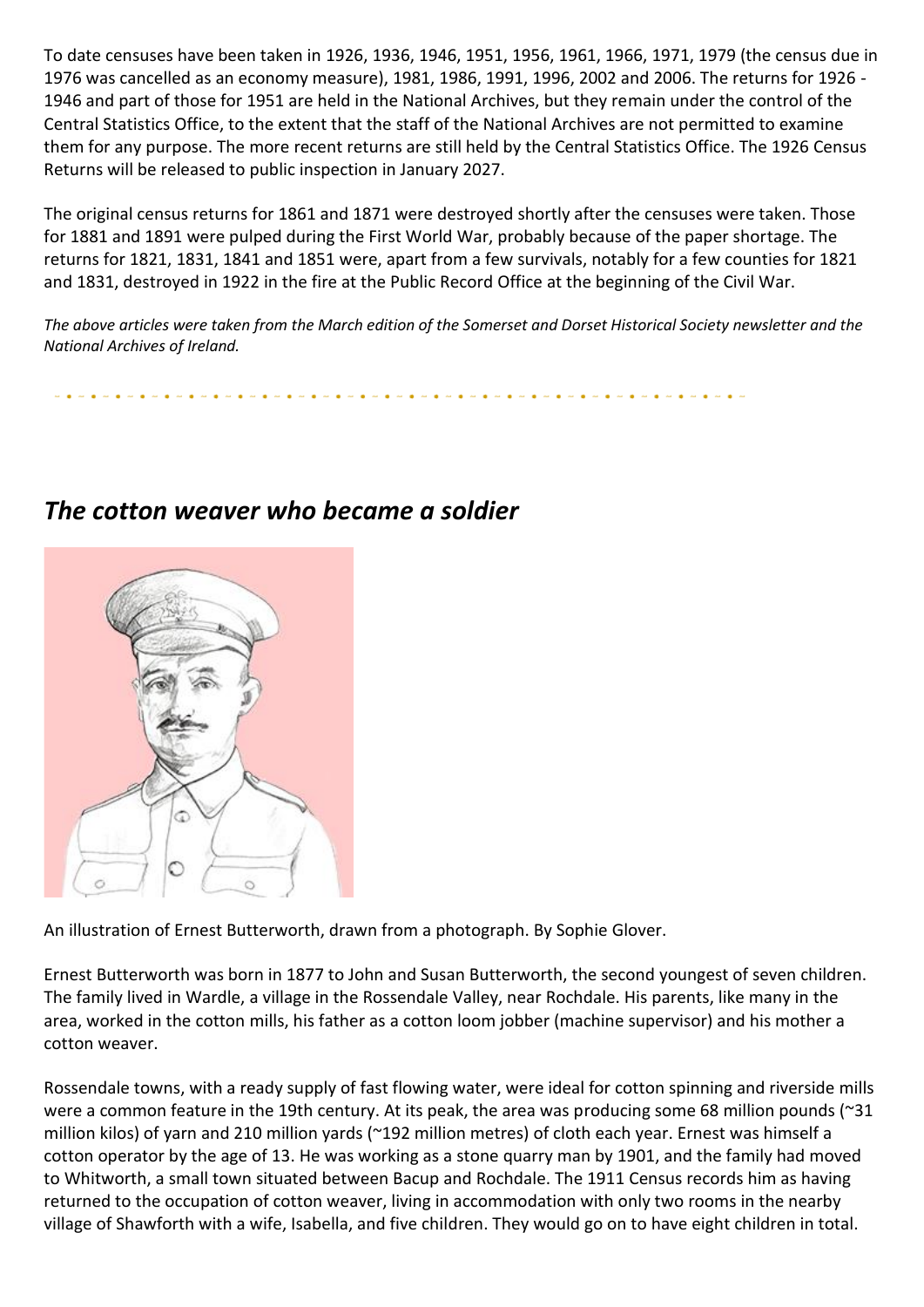| <b>NAME and SURNAME,</b>       | RELATIONSHIP to<br>Head of Household, | SEX.<br>AGE.                    | MARRIAGE or ORPHANHOOD. | BIRTHPLACE and NATIONALITY. |     | <b>OCCUPAT</b><br>Personal Occupation. |  |
|--------------------------------|---------------------------------------|---------------------------------|-------------------------|-----------------------------|-----|----------------------------------------|--|
| (8)                            | $ b\rangle$                           | 材<br>years uncertain            | (4)<br>$\omega$         | (8)<br>$\alpha$             | 145 | (4)                                    |  |
| 26<br>Banca<br>B.<br>tterworth | Head                                  | 9<br>1.31                       | m<br>marine             | Wordle Lanchine             |     | Weaver Cotton                          |  |
| 27<br>Isabella                 | <b>Cold</b>                           |                                 |                         | Shambon                     |     | Home duties                            |  |
| $^{28}$<br>Selina              | Dar                                   |                                 |                         |                             |     | Weaver Cotton                          |  |
|                                | òti                                   |                                 |                         |                             |     | Magazine                               |  |
| -50                            | Os.                                   |                                 |                         |                             |     | Weaver<br>on                           |  |
| Vice                           | Ou                                    |                                 |                         |                             |     | We aver<br>Button                      |  |
| <b>a</b><br>Harry              | $\mathcal{O}$                         |                                 |                         |                             |     |                                        |  |
| 33<br>otre                     | Son                                   | $\alpha$<br>10.001              |                         | ancashere                   |     |                                        |  |
| $34 -$<br>Ida                  | Daughter                              | $\overline{y}$<br>$\frac{1}{2}$ | $\mathcal{F}$           | hawborth<br>w               |     |                                        |  |

Ernest Butterworth, in the 1921 Census

Working in the cotton mills was a dangerous, noisy and dirty experience, despite the introduction of various Factory Acts to improve conditions from the 1850s. The air in the mill had to be hot and humid to prevent the thread from breaking. Temperatures between 65-80 degrees Fahrenheit (18-27 degrees Celsius) and 85% humidity was normal, and the air in the mill would've been thick with cotton dust. Protective masks were not introduced until after the First World War, without which there was a high risk of developing breathing difficulties and lung diseases, as well as skin and eye infections and tuberculosis. Intense high noise levels could lead to deafness for those who worked in the mills over a long period of time. Typically, a mill worker could expect to work for 13 hours a day and six days a week.



Ernest in army uniform, after enlisting to fight in the First World War

These conditions may help to explain why Ernest, at the age of 38, decided to join the Army reserve on 12 December 1915. Recruitment had been high at the start of the war, before starting to fall by late 1915. At this time, it was unusual for someone to volunteer at such an age, and there is no evidence of previous army service in Ernest's family history. Ernest was also relatively short at just 5 feet 4½ inches tall – perhaps not a typical build for a soldier.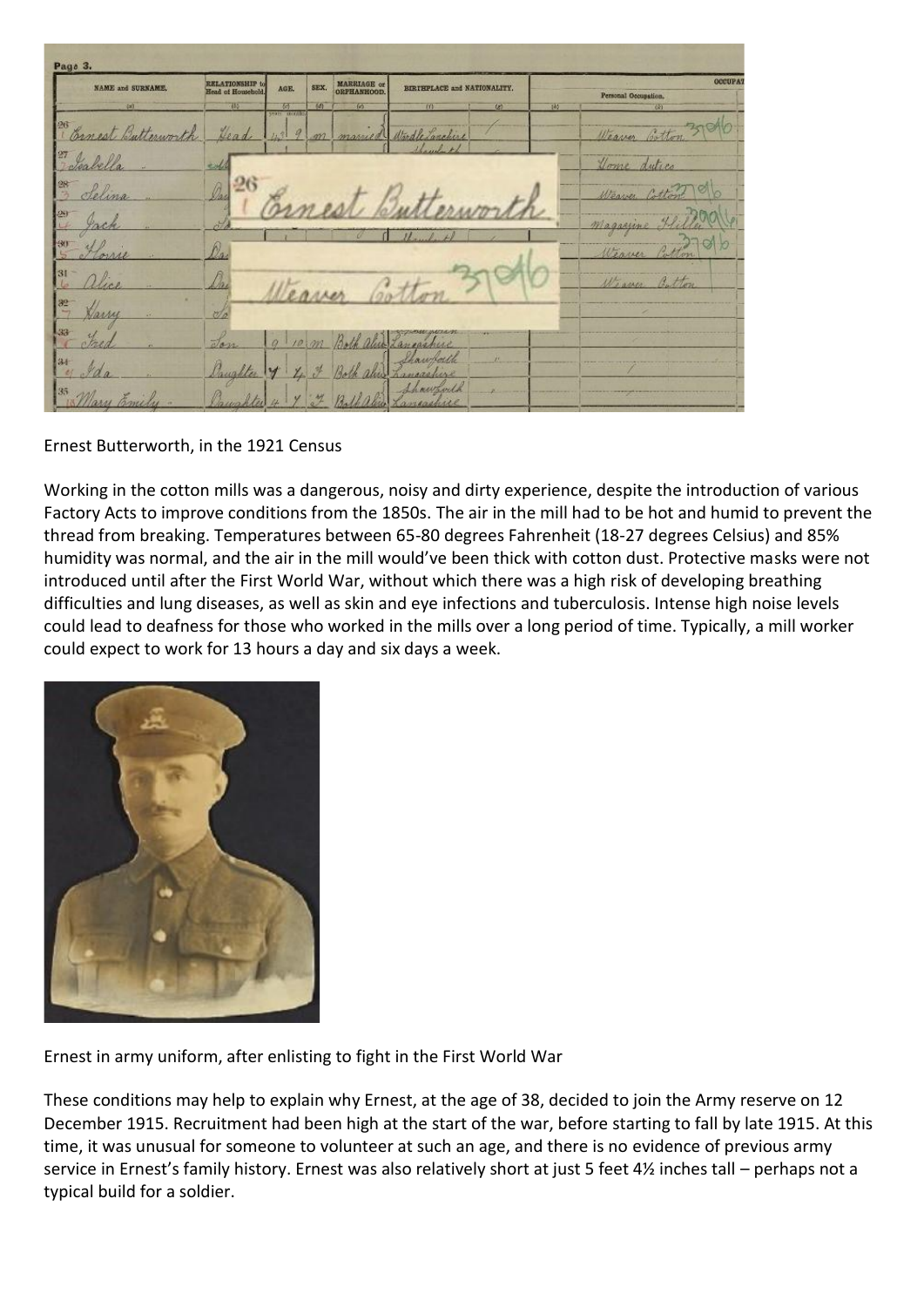His service records show that in April 1917 he was posted to France with the 16th Battalion of the Lancashire Fusiliers. He spent only two months in the trenches, before being hospitalized on 24 June 1917. The entry in the war diary, made on the previous day, read:

'Relieved by 1st Battalion Black Watch and marched to Jean Bart Camp Coxyde-Bains, Belgium. The casualties during the tour of the trenches was 1 officer wounded, seven other ranks killed, thirteen other ranks injured'.

Ernest returned home in September 1917. He spent 66 days in hospital suffering from insomnia, sluggish reflexes, severe headaches and memory lapses, with '…no interest in his surroundings'. He was discharged on 20 September 1918, aged 41. His discharge notes state "feeblemindedness" in the disease column.

Clearly traumatised by war, like so many men, Ernest never fully recovered. Many of the symptoms he experienced are symptomatic of 'shell shock'.

In the 1921 Census, the family were still resident in Shawforth but had moved to a different home, Ernest's widowed mother-in-law is now living with them. The 1921 Census, taken in June 1921, asked a specific question relating to the First World War. Children were asked whether their mother, father, or both were dead, so the Government could understand the impact of the war on society. Ernest was not one of the 700,000 men who died in the First World War; however he did pass away shortly after the Census was taken, on 27 December 1921 at just 44 years old.

Ernest's youngest child was only four when he died. His widow, Isabella, would live for another 46 years, without remarrying. Ernest's cause of death was listed on his death certificate as intestinal disease of the kidney and urenia. Urenia is linked to renal disease, which sadly claimed the lives of many who worked and were exposed to cotton dust in the mills.

*The above story appeared in an article from the British National Archives.*

#### **Correspondence between children and Children's editor 'Countryman 1924-1929**

**Transcription** 

26th April 1929

Fourteen Cats

"Glencoe, Diggers' Rest"

Dear Queen Bee,

This is my first letter I have written to you and I will tell you some news. A concert is going to be held in the hall on the 19<sup>th</sup> to celebrate the instalment of the electric lights in the hall.

I ride a pony two and a half miles to school and I am in the seventh grade. We are milking twelve cows and feeding four calves. We have fourteen cats, some of them can sit up and beg like a dog.

Well Queen Bee, as I have no more news I will close. I remain your new Bee

George Duncan